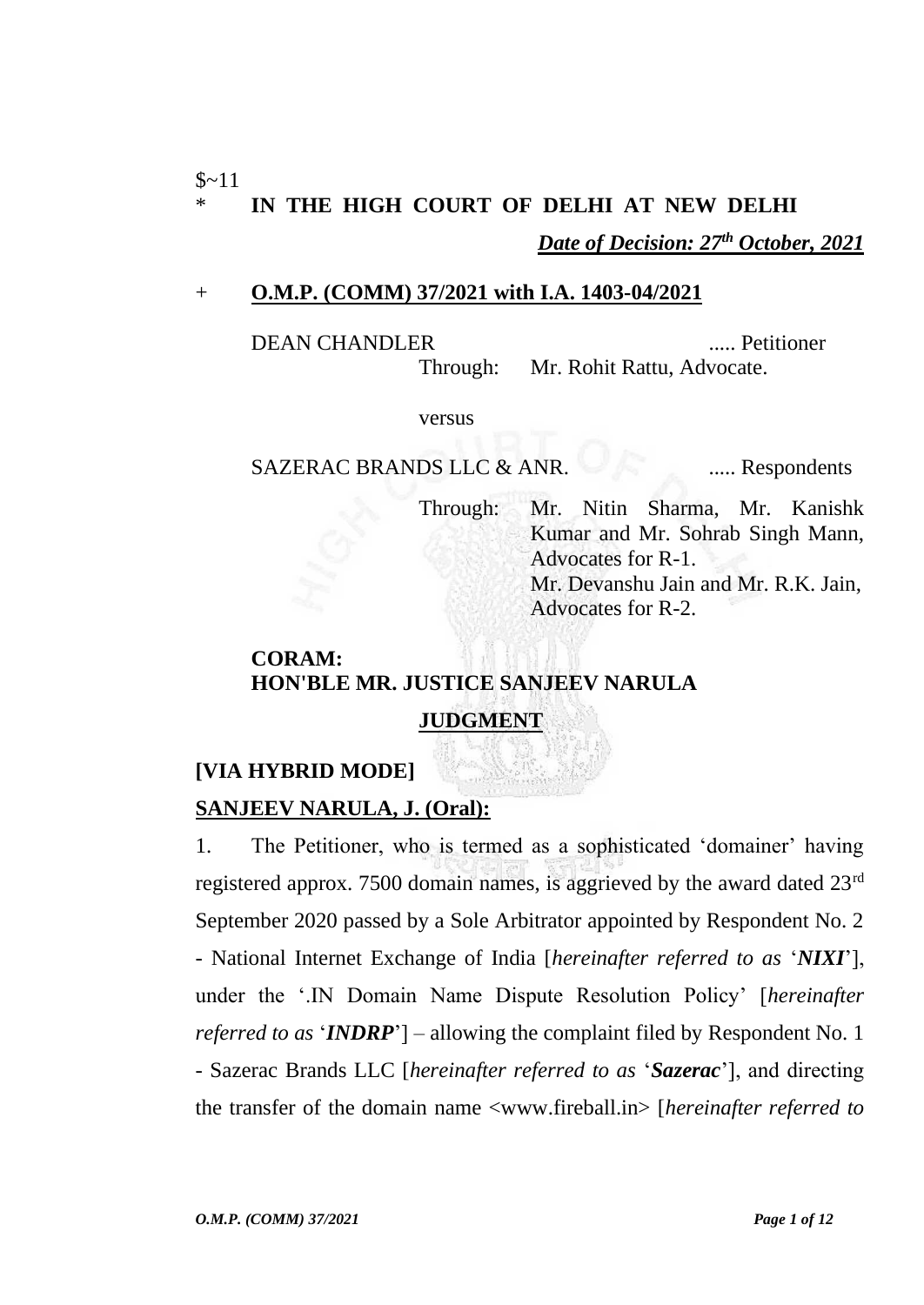*as* '*impugned domain name*'] which incorporates the registered trademark– '*Fireball*', in favour of Sazerac.

#### *What is the Controversy and what are the directions of the Arbitrator?*

2. Controversy surrounds the impugned domain name registered by the Petitioner. Sazerac - a company incorporated in Delaware, United States of America has its registered office in Louisiana, United States of America manufactures and markets cinnamon whisky under the name and brand of 'FIREBALL', and associated merchandise therewith. It owns the domain name 'fireballwhisky.com' and is also the owner of the registered trade mark 'FIREBALL' under Classes 32 and 33 in India, as well as in more than 70 jurisdictions globally. Sazerac's predecessor was one of America's oldest family–owned and privately–held distilleries. Sazerac itself was founded in 1869 and owns many of America's most venerable distilling companies – including Buffalo Trace Distillery, A. Smith Bowman, Glenmore Distillery and 1792 Barton, *et al.* The trademark 'FIREBALL' is well-known on account of goodwill acquired by the brand over the years and substantial marketing, including through the internet as a ready medium of exposure to consumers apropos their goods and services. Sazerac owns and operates the websites '*www.fireballwhisky.com*' and '*www.sazerac.com*' and has also registered numerous domain names containing the word 'FIREBALL', that include, *inter alia*, '*Fireballmusic.co.uk*'*,* '*Fireballwhiskey.cn*', '*Fireballwhiskey.co.uk*'*, 'Fireballwhiskey.com*'*,* '*Fireballwhiskeyindia.com,*  '*Fireballwhisky.cn*'*,* '*Fireballwhiskybeer.com*'*.*

3. Noticing the impugned domain name, Sazerac, in accordance with the INDRP Rules of Procedure, filed a complaint with NIXI, on the ground that,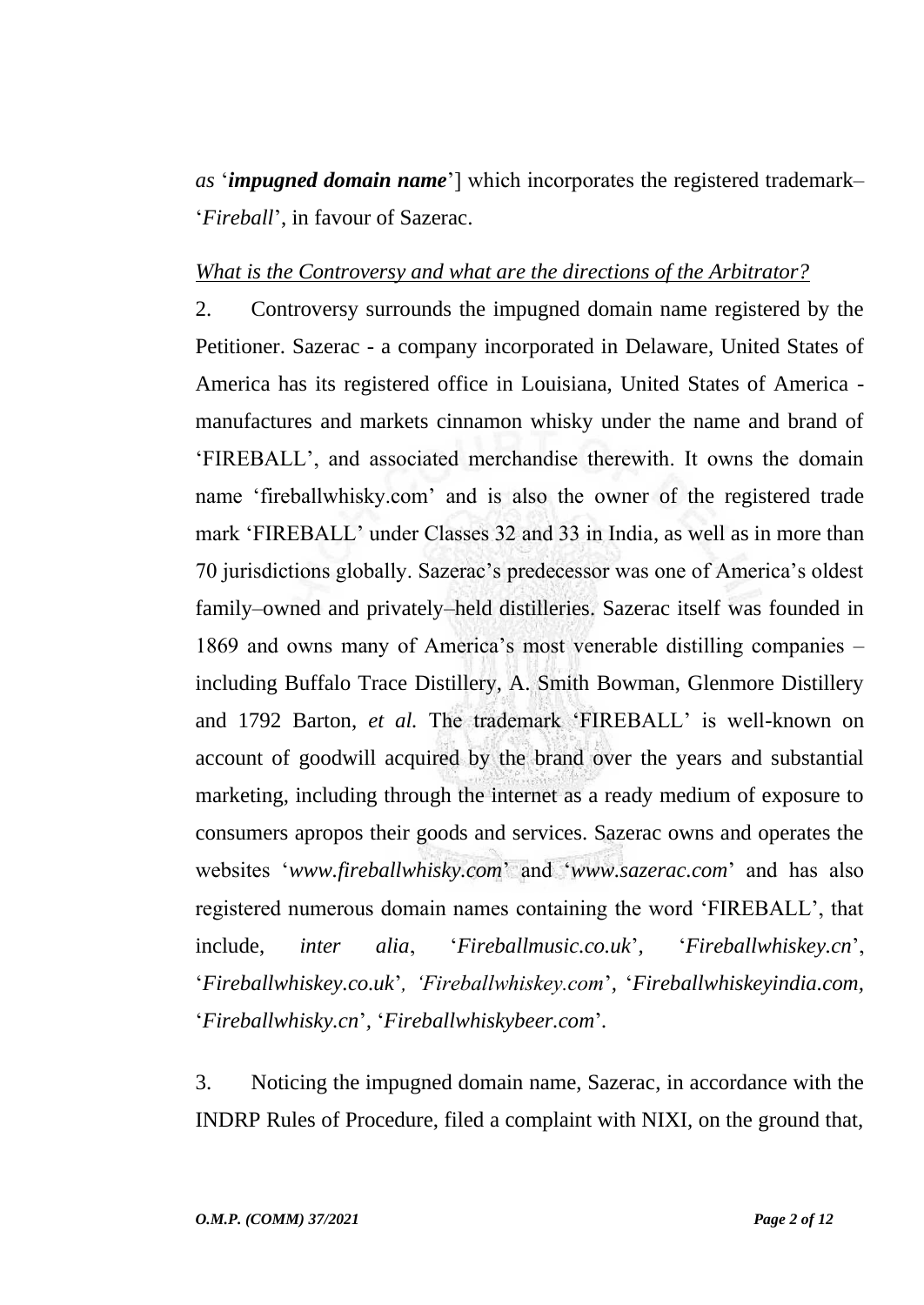*inter alia*, the registration is in bad faith, intended for disrupting its business. As per paragraph 5(b) of INDRP, the .IN Registry appointed a Sole Arbitrator, who, after consideration of the complaint and the response, held that: the impugned domain name is confusingly similar to the mark 'FIREBALL' – which is proprietary to the Sazerac; Respondent No. 1 has no rights or legitimate interests in respect of the disputed domain name; and, the domain name is registered in bad faith; for which reasons, in accordance with the Policy and Rules, the Petitioner was directed to immediately transfer the impugned domain name to Sazerac. Aggrieved by the above, the Petitioner had filed the present petition under Section 34 of the Arbitration and Conciliation Act, 1994.

#### *What are the Petitioner's Claims?*

4. The Petitioner registered the impugned domain name on  $3<sup>rd</sup>$  July, 2018. He is a resident of Ontario, Canada and holds a bachelor's degree in Engineering and Management from McMaster Faculty of Engineering, McMaster University, Hamilton, Ontario, Canada after pursuing a five-year engineering course from 1995-2000. Petitioner asserts that since 1960, all students and alumni of such Faculty of Engineering are referred to as the "FireBall Family", as the official symbol for McMaster's Faculty of Engineering is a 'fireball'. He has been part of McMaster's 'Fireball Family' since 1995, i.e., well before Respondent registered its Trademark in Canada in 1997. Petitioner also emphasises that he, along with a batchmate, had plans for setting up an alumni website for their Class of 2000; they searched for a single-word domain name, but found that <.com> and other Country Code Top-Level Domains ('ccTLD's') such as  $\langle$ -net $\rangle$ ,  $\langle$ -org $\rangle$  or even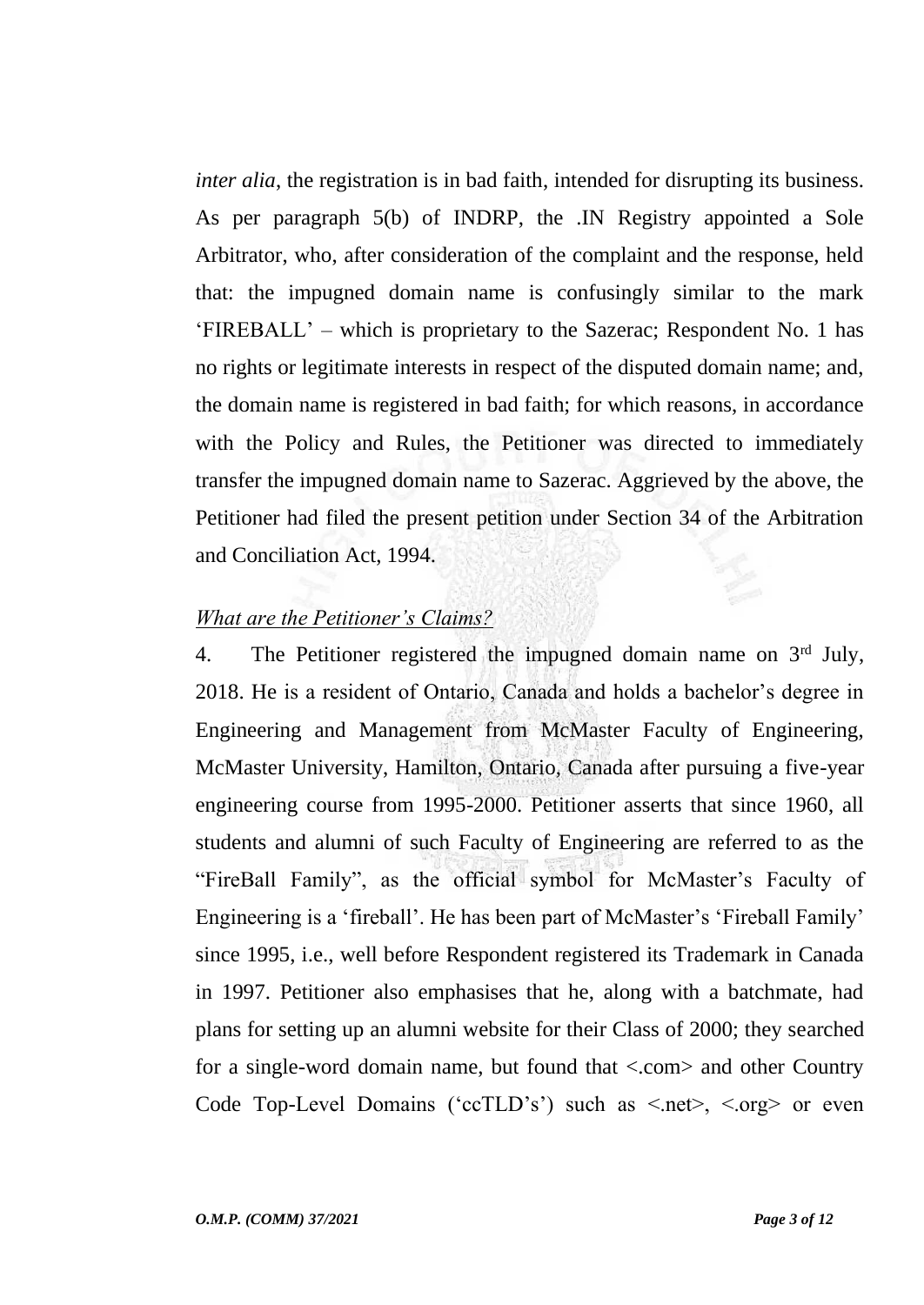$\langle \cos \rangle$ ,  $\langle \cos \rangle$ , etc. were not available. Thus, they had to register the impugned domain name. He also made no bones about the fact that he is actively involved in investing in domain names as part of his business– including country code  $\langle \sin \rangle$  domain names. Additionally, it is contended that the current Dean of the Faculty of Engineering is of Indian origin - Mr Ishwar K. Pun, and therefore, <.in> domain became a preferable choice so that any approval from the University could have helped at a later stage.

#### *The Impugned award*

5. The Arbitrator allowed the complaint, holding as follows:

5.1. *Identical or confusingly similar trade/service mark*: Sazerac has right over the mark 'FIREBALL' – in India as well as overseas. The impugned domain name incorporates Sazerac's mark 'FIREBALL' in its entirety. Thus, impugned domain name is confusingly similar to Sazerac's prior registered trade mark 'FIREBALL'. Sazerac has prior statutory rights over the mark 'FIREBALL'.

5.2. *Rights and legitimate interests*: Petitioner had not commenced use of the disputed domain name even two years after having registered it. Tribunal thus took the view that Petitioner has been unable to prove that it has been using the mark 'FIREBALL' or the impugned domain name in connection with a *bona fide* offering of goods or services. Sazerac has thus proved that Petitioner has no rights or legitimate interests in the disputed domain name.

5.3. *Bad faith*: Petitioner has simply parked the impugned domain name. The current status of the webpage corresponding to the impugned domain name is non-operational/inaccessible and the 'WHOIS' records do not indicate the domain being available for sale. Thus, Petitioner has registered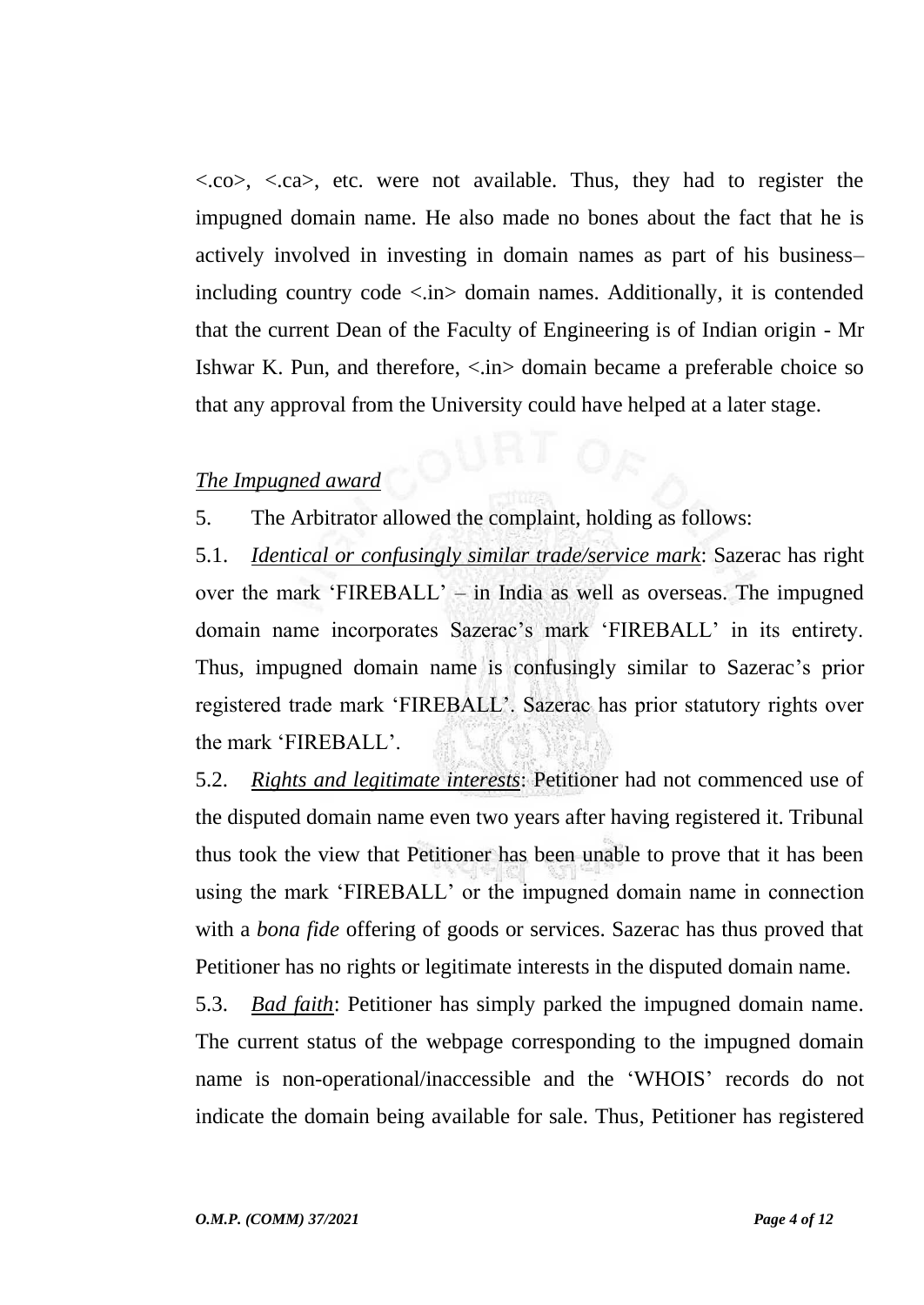the impugned domain name in bad faith.

5.4. Petitioner has failed to show any use of the disputed domain name with respect to a *bona fide* offering of goods or services. By registering the disputed domain name, Respondent has attempted to attract internet users by creating likelihood of confusion with the Complainant's mark/source of origin. Petitioner has registered the disputed domain name in bad faith to tarnish the trade mark and cause confusion in the minds of the public.

5.5. As no website corresponding to the impugned domain name is functional till date, it is evident that the objective of registering the impugned domain name was aimed at preventing the legitimate owner of the trade mark from reflecting the same in a corresponding domain name.

5.6. Petitioner admitted that he has no connection whatsoever with India and has adopted the '.in' domain merely because India is growing quickly. Petitioner's own admissions, as placed on record by Sazerac, show that Petitioner chooses domain names that are similar to already existing products and/ or services to misdirect consumers and the public to his own parked pages. His practice of buying '.in' domain names in bulk appears to be a business model to augment and garner profits with little or no regard for the trade mark rights of legitimate intellectual property right holders.

# PETITIONER'S GROUNDS OF CHALLENGE

6. Mr. Rohit Rattu, counsel for the Petitioner submits as follows:

6.1. The Arbitrator failed to appreciate the fact that word 'fireball' is a generic term – meaning a large, bright meteor that is visible in the sky and is a natural phenomenon. The arbitrator also failed to acknowledge that the Petitioner is fond of astronomy and has been following the happenings in the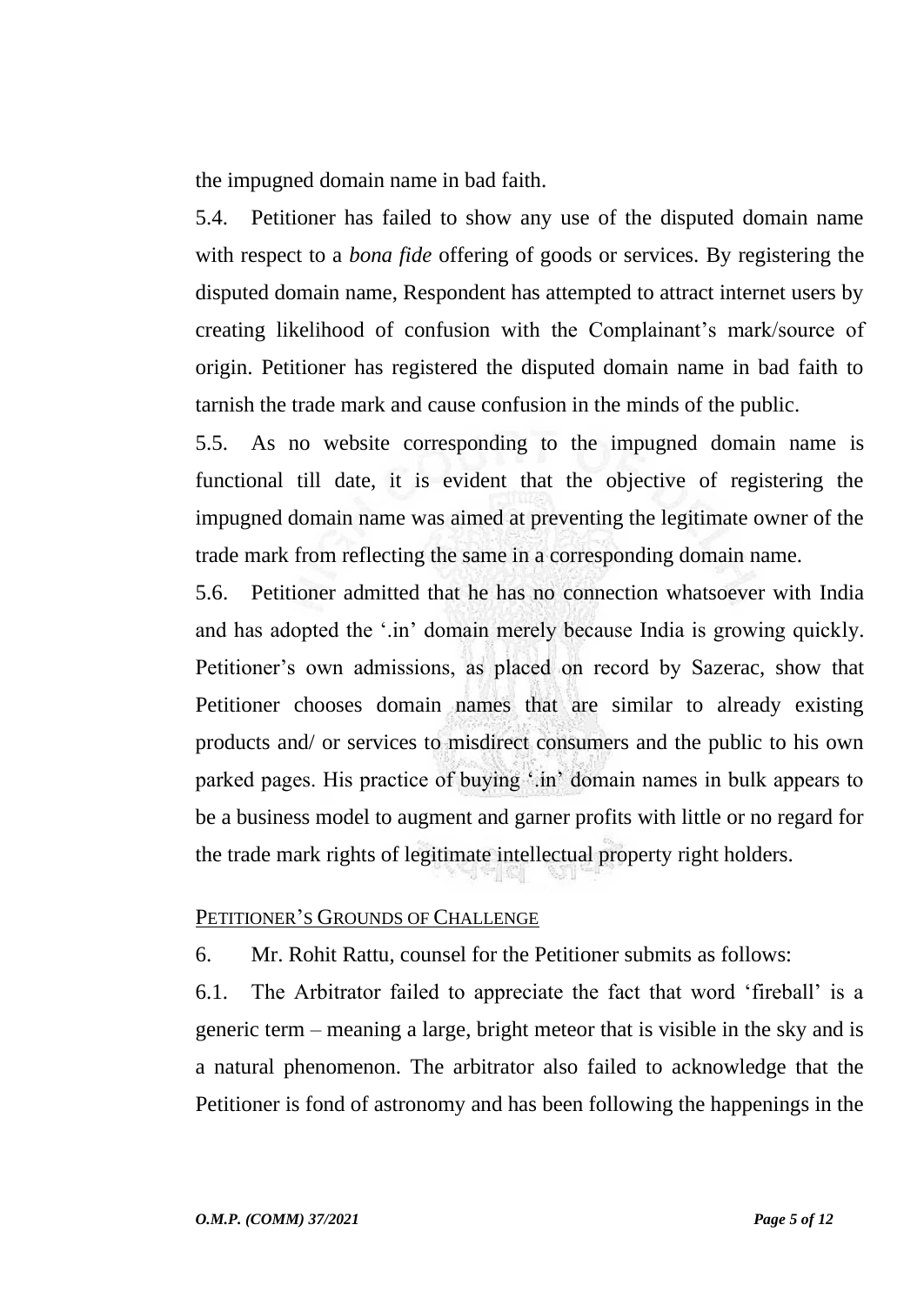sky as a hobby since his university days; he has also been mesmerised by the fireball made by a meteor which is regular in the Canadian sky and occurs many times in a year; such information is publicly available at the website 'fireball.amsmeteors.org.'

6.2. The Arbitrator has failed to appreciate that as long as the domain name is registered by the Plaintff owing to his attraction to 'fireballs', in its dictionary meaning as a generic words, and not because of its value as a trademark, the same should be upheld as legitimate interests, and lacks the requisite for a 'bad faith' registration, as held in *General Machine Products Co. Inc. v. Prime Domains*. <sup>1</sup> Further, in *Fresenius Kabi B.A. v. Domain*  Manager, EWEB Development, Inc.,<sup>2</sup> the Petitioner therein had provided evidence of other *'nutri-'* related domain names that it had registered in the same year as the disputed domain name, or in the preceding two years. Similarly, in the INDRP matter of *Global Car Group Pte Ltd. and Cars24*  Services Pvt Ltd v. Vienna Solutions Pvt. Ltd.,<sup>3</sup> the petitioner therein showed that he also owned *Fly24.in*, *Parties24.in*, *Mobile24.in*, *City24.in, Estates24.in, Properties24.in and Naukri24.in*, and thus, holding similar domain names was seen to be evidence of interest in generic domain names and has no intention to target any brand's trademark. In the present case, too, this is evident from the fact that Petitioner holds other generic domain names, starting with *'fire-'* such as *fireprotection.in* (18th July, 2014), *firewood.in* (19<sup>th</sup> February, 2015), *fireresistantclothing.in* (8<sup>th</sup> September, 2016), *firesafe.in* (25th May, 2017), *firewall.co.in* (7th October, 2018), *firestarter.in* (3<sup>rd</sup> February, 2020).

*<sup>1</sup> [FA 92531] National Arbitration Forum, January 26, 2000.*

*<sup>2</sup> D2018-0491 (WIPO).*

*<sup>3</sup> INDRP/916.*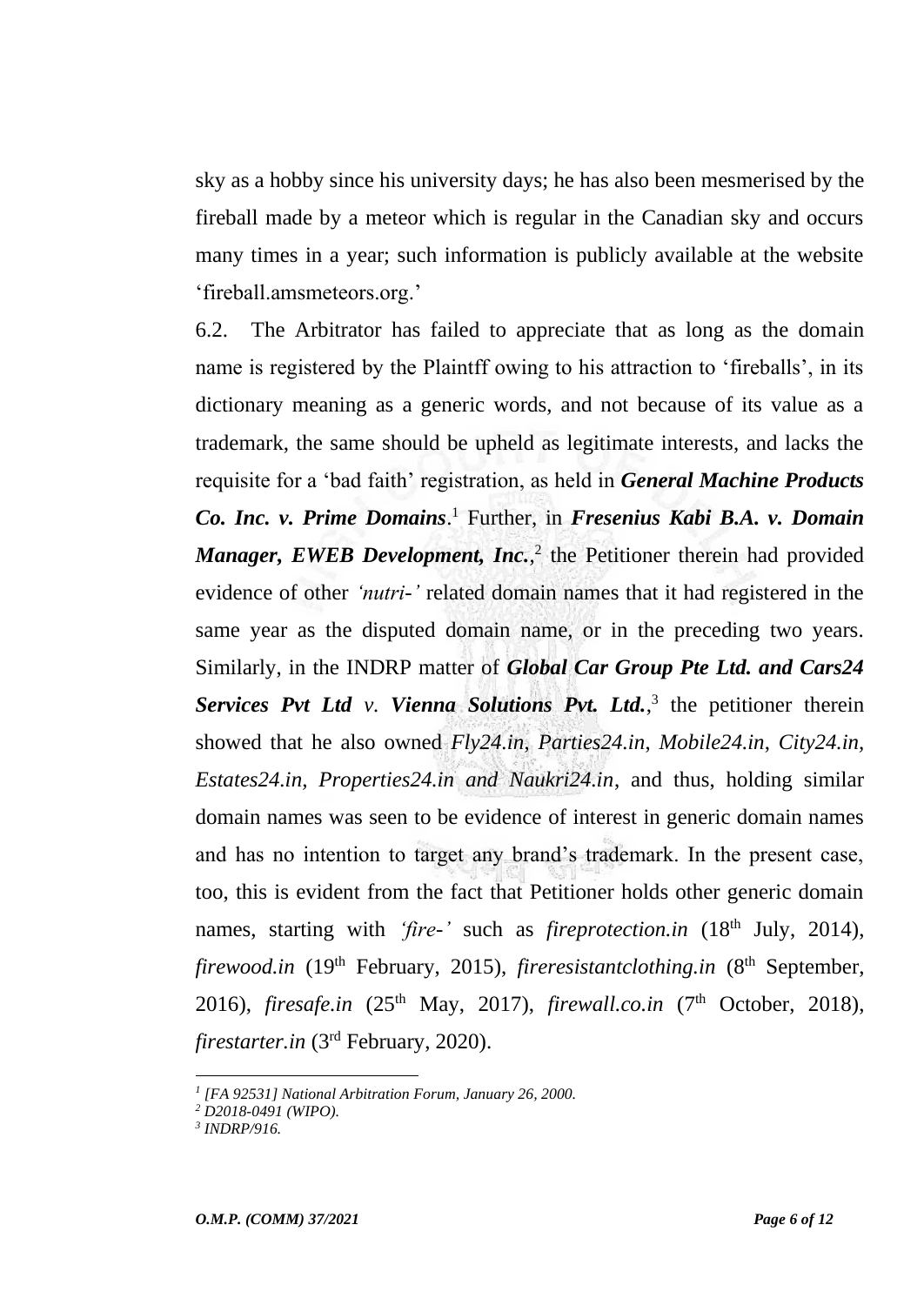6.3. The Arbitrator failed to appreciate that domain name investment is a legitimate business, as discussed by INDRP in the matter of *Tickets Worldwide LLP v. India Portals*. 4 In *Aurelon B.V. v. Abdul Basit Makrani*,<sup>5</sup> wherein it was held that speculating in domain names is a lawful business model, regardless of whether the domain names correspond to other marks, as long as it is established that either: (i) respondents have rights or legitimate interests in the domain name; or (ii) complainants are unable to prove 'bad faith' registration and use. A similar position has been adopted under other Country Code Top-Level Domains ['ccTLD's'] as well. The same is also laid down in Nominet's UK Domain Dispute Resolution Service ('DRS') Policy for UK domain names, under Rule 8.4. which states that, *'Trading in domain names for profit, and holding a large portfolio of domain names, are of themselves lawful activities.*'

6.4. The Arbitrator wrongly held that parking the domain name for sale constitutes dishonest conduct, in 'bad faith' and cannot be held to have any intention to host an Alumni website. The Arbitrator failed to appreciate various domain dispute precedents in respect of sale of domain names submitted by the Petitioner before it, namely, '*printfactory.com',<sup>6</sup> 'digel.om',<sup>7</sup> 'tickets.in',<sup>8</sup> et al*. It was very clearly submitted by the Petitioner that the impugned domain name was registered with the plans for 'Fireball' Alumni website. This was always in the back of his mind but plans were finalized only in early 2020, and proof of the website under development was also made available along with evidence as to change in name servers,

*<sup>4</sup> INDRP/ 1187, the 'tickets.in' matter.*

*<sup>5</sup> D-2017-1679 (WIPO), the 'printfactory.com' matter.*

*<sup>6</sup> D2017-1679 (WIPO).*

*<sup>7</sup> D2018-1328 (WIPO).*

*<sup>8</sup> INDRP/ 1187.*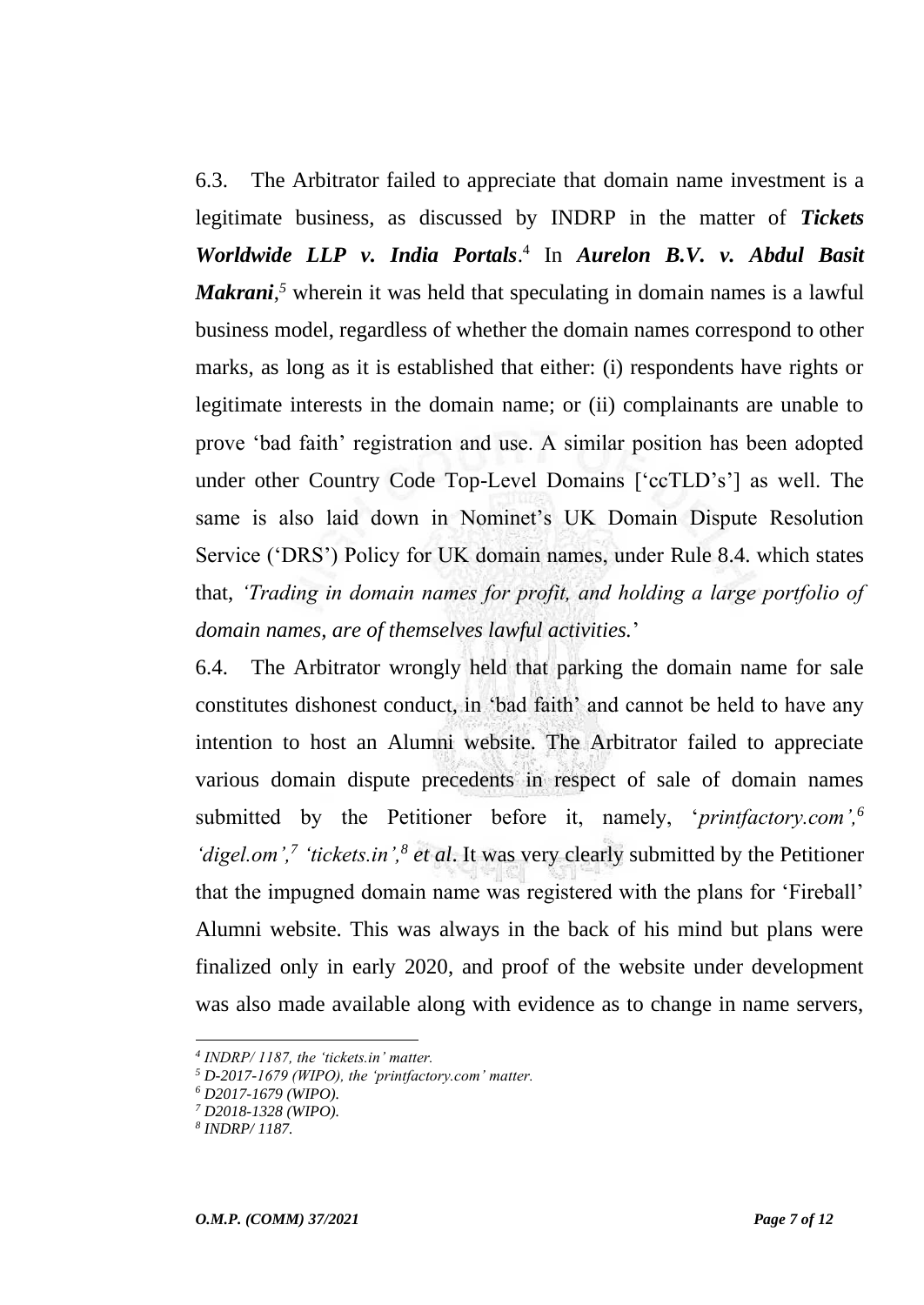which could not be set up instantly. However, the Arbitrator seems to have jumped to conclusions.

#### ANALYSIS AND FINDINGS OF THE COURT

7. The Court has considered the contentions of both parties. It is undisputed that Petitioner registered the impugned domain name in 2018. On the other hand, Sazerac's predecessor has been using the 'FIREBALL' mark since 1989 in the United States of America – the rights of which were then transferred to Sazerac in 2000. Since then, Sazerac has been selling cinnamon whisky under the mark 'FIREBALL' throughout the world. Respondent No. 1 also has a registered trademark 'FIREBALL' in India.

8. INDRP has been adopted by NIXI, incorporated by reference to the Registry Accreditation Agreement, and sets forth the terms and conditions which shall govern any or all disputes in connection with .IN or .Bharat (Available in all Indian Languages) domain name. The dispute before the Arbitrator was not regrading trademark infringement but whether impugned domain name conflicted with Sazerac's legitimate rights or interest under Paragraph 4 of the same, which is reproduced below:

#### *"4. Class of Disputes*

*Any Person who considers that a registered domain name conflicts with his/her legitimate rights or interests may file a Complaint to the .IN Registry on the following premises:*

*(a) the Registrant's domain name is identical and/or confusingly similar to a Name, Trademark or Service Mark etc. in which the Complainant has rights; and (b) the Registrant has no rights or legitimate interests in respect of the domain name; and*

*(c) the Registrant's domain name has been registered or is being used either in bad faith or for illegal/unlawful purpose."*

9. Thus, the scope of arbitration related to determination of the aforenoted aspects. On the aspect of domain name being in conflict with the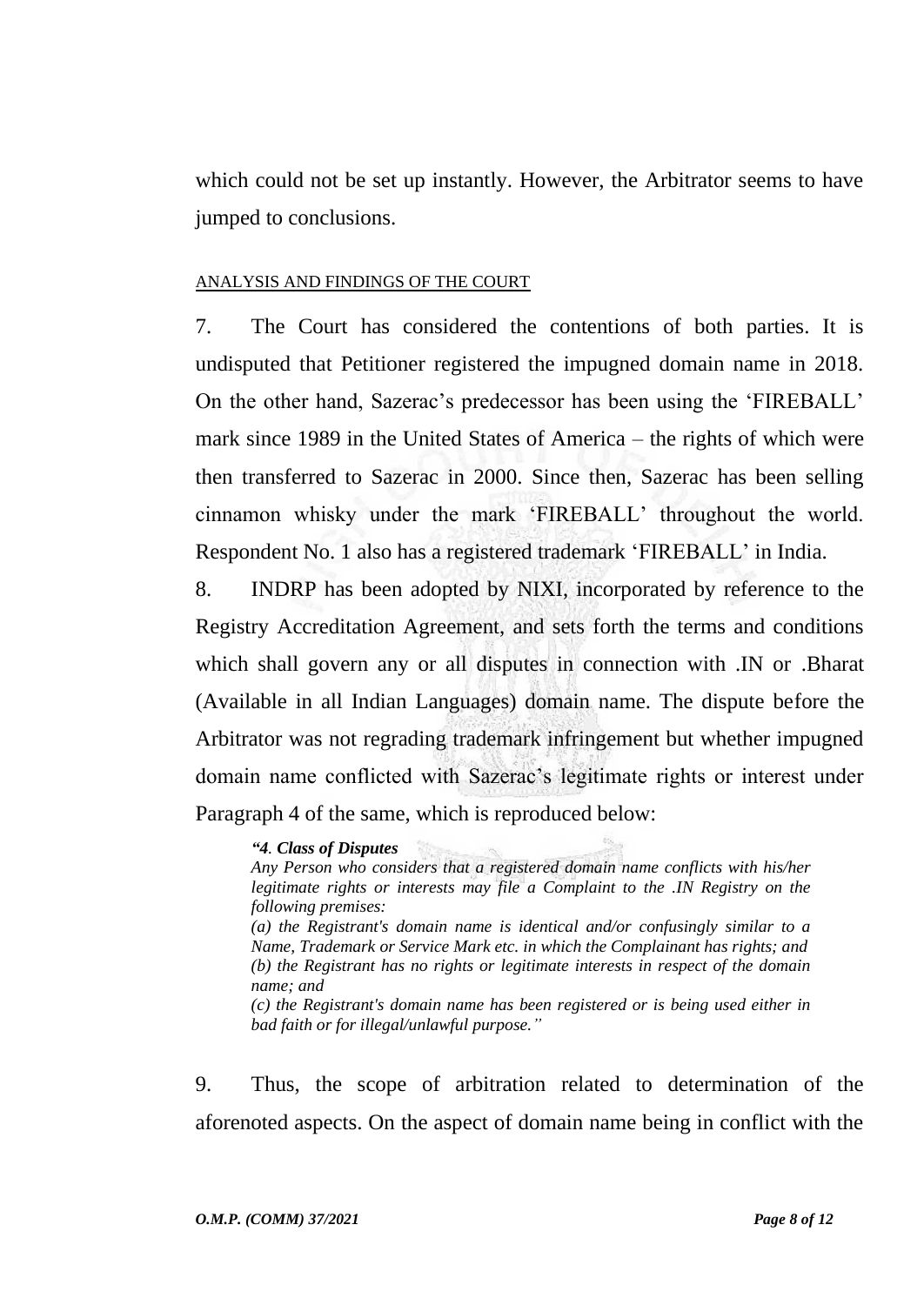Registered trademark of Sazerac, the Arbitrator has rightly held that Sazerac has registered the trade mark 'FIREBALL' in India, dating back to the year 2013, as well as internationally dating back to the year 1997 in Canada, and is continuously doing/operating business thereunder. He also holds that Petitioner on the other hand registered the impugned domain name much later on July 03, 2018. The impugned domain name incorporates the trademark of Sazerac entirely, and thus, there cannot be any doubt that the impugned domain name is identical and confusing similar to the Sazerac's prior registered trade mark 'FIREBALL'.

10. Nevertheless, as discussed earlier, the dispute before the Arbitrator was to be examined as per INDRP, in terms whereof, the domain name is certainly in conflict with the registered trademark of Sazerac, and the findings of the arbitrator call for no interference.

11. The Arbitrator has considered registrant's rights and legitimate interests in the impugned domain name by referring to paragraph 6 of the INDRP.<sup>9</sup> On this issue, the Arbitrator noted that Petitioner has not commenced use of the domain name even two years after having registered it. There is no evidence on record to suggest that the disputed domain name is being used by Petitioner in the course of its trade or business, or even that

*<sup>9</sup> "6. Registrant's Rights and Legitimate Interests in the Domain Name -*

*Any of the following circumstances, in particular but without limitation, if found by the Arbitrator to be proved based on its evaluation of all evidences presented before him, shall demonstrate the Registrant's rights to or legitimate interests in the domain name for the purposes of Clause 4(b):*

*<sup>(</sup>a) before any notice to the Registrant of the dispute, the Registrant's use of, or demonstrable preparations to use the domain name or a name corresponding to the domain name in connection with a bona fide offering of goods or services;*

*<sup>(</sup>b) the Registrant (as an individual, business, or other organization) has been commonly known by the domain name, even if the Registrant has acquired no Trademark or Service Mark rights; or*

*<sup>(</sup>c) the Registrant is making a legitimate non-commercial or fair use of the domain name, without the intention of commercial gain by misleadingly or diverting consumers or to tarnish the Trademark or Service Mark at issue."*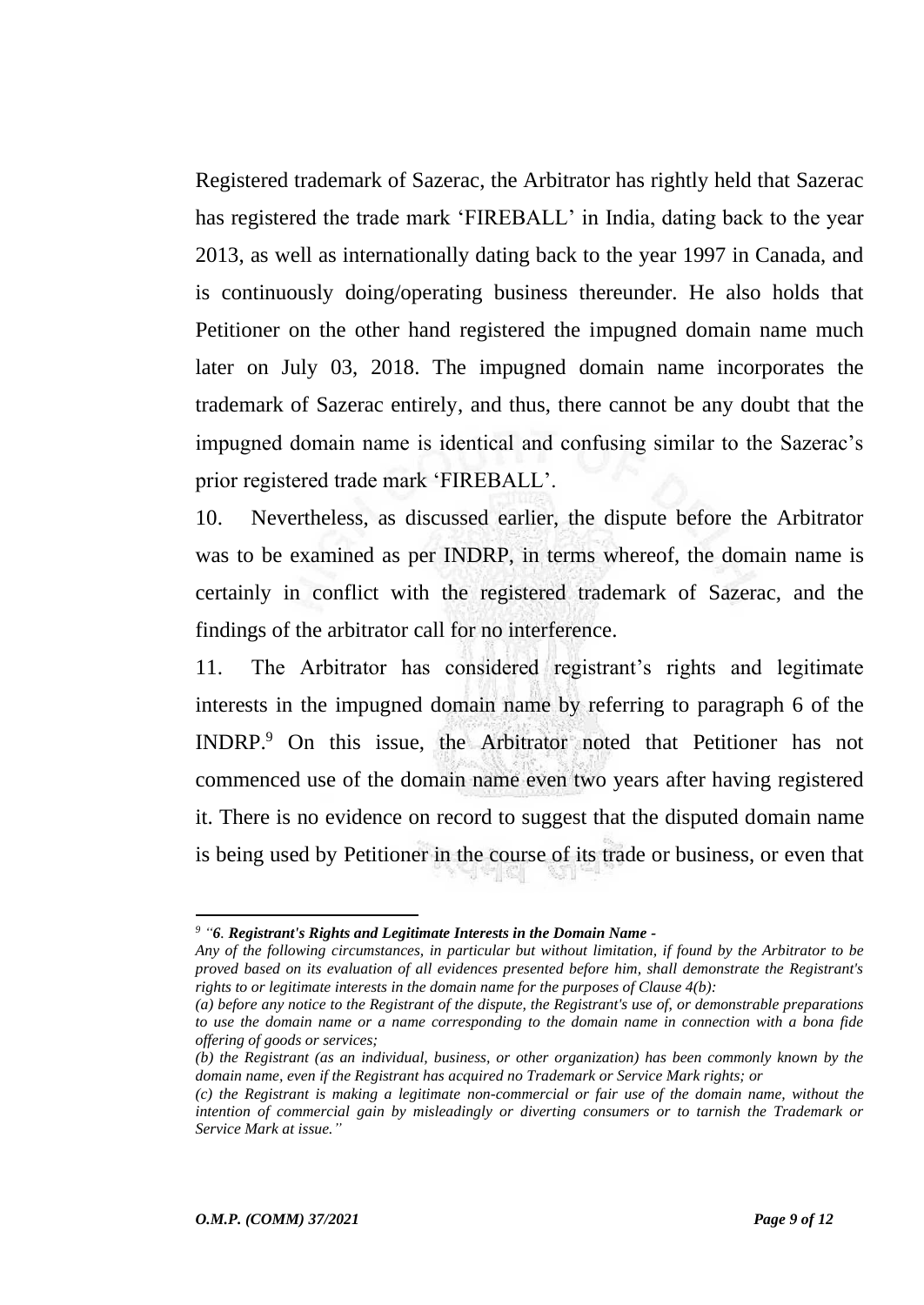Petitioner has undertaken demonstrable preparations for the same. The Petitioner has merely averred that he registered the disputed domain name to build an alumni website, yet has failed to demonstrate any tangible preparation for use of the impugned domain name. Regarding Petitioner's assertion/ claim on the slogan 'Fireball Family', the Arbitrator rights observes that the same cannot be proprietary to the McMaster Faculty of Engineering and that Petitioner cannot claim any personal interest therein. In these circumstances, in absence of evidence, the Arbitrator did not find any right or legitimate interest of the Petitioner in respect of the impugned domain name. Furthermore, since the domain name was not in use, the Arbitrator aptly concluded that there cannot be any connection with a *bona fide* offering of goods or services.

12. Lastly, the Arbitrator examined the issue of 'bad faith' and relied upon paragraph 4 of INDRP. On this issue, on the basis of material on record, the Arbitrator took into account the Petitioner's statement that he is one of the largest holders of.IN domain names in the world, cumulatively owning around 7500 .IN domain names, out of which around 900 pertain to three-lettered .IN domain names; around 450 pertain to '.CO.IN' domain names; around 180 pertain to three-numbered .IN domain names and around 300 pertain to four numbered .IN domain names. Keeping this in mind, Arbitrator returned a finding of fact that Petitioner has indulged in a carefully thought-out practice of selectively registering domain names to maximise its business and views. That apart, no connection with India is found, except for the contention that India is gigantic and is growing quickly. The Arbitrator also analysed the legitimacy of Petitioner's plea of the alleged connection with 'Fireball Family' alumni, and finds it strange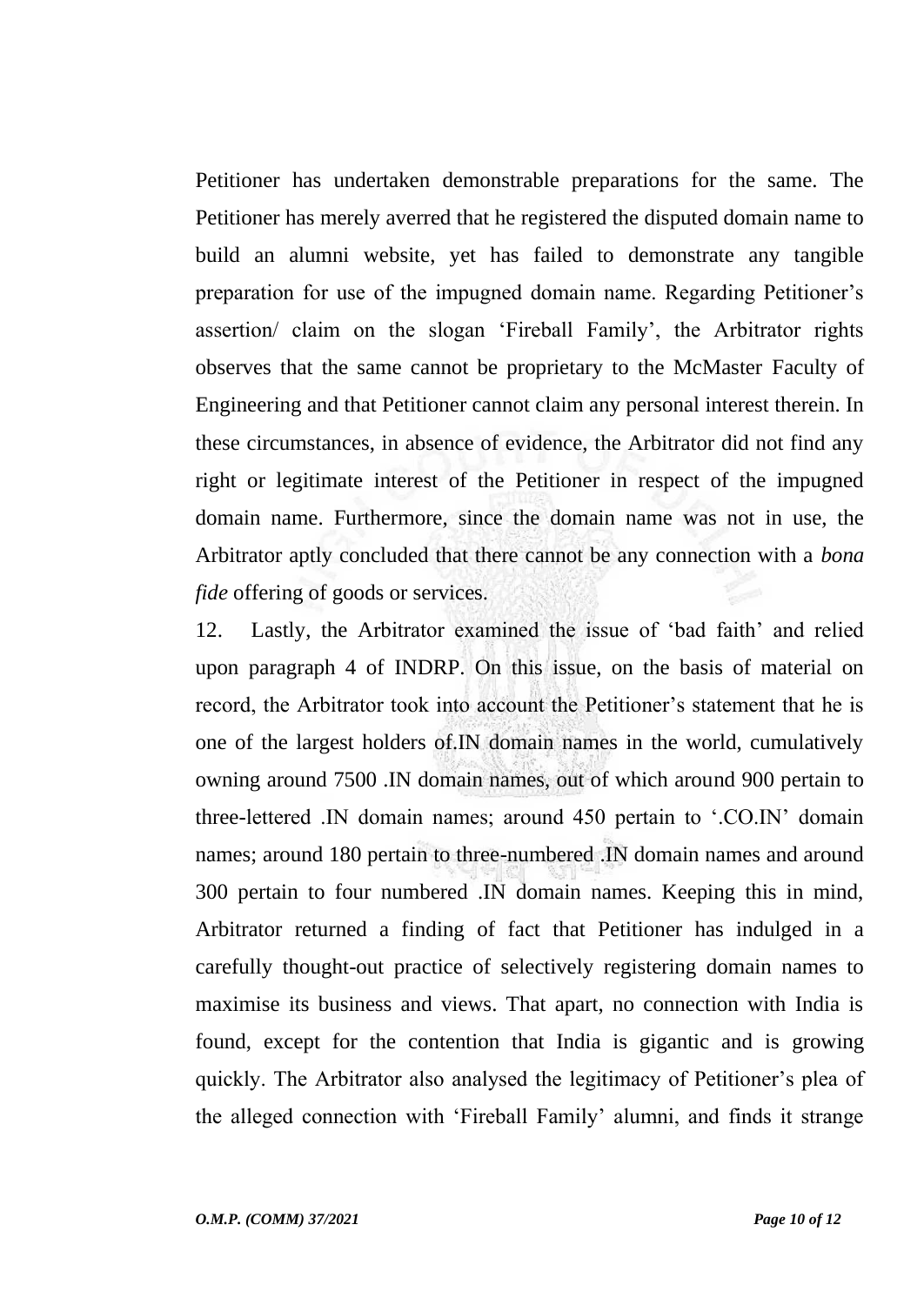that Petitioner did not register domains such as '*fireballfamily.com*', or '*fireballalumni.com'*, etc., but chose to register the impugned domain name. Interestingly the Arbitrator finds the intention to use the domain name to be mis-founded, bearing in mind that soon after registration of the impugned domain name, the same was available for sale to third parties. For this reason, the Arbitrator correctly held that the offer to sell the impugned domain name for sale establishes dishonest conduct and bad faith and clearly demonstrates that the Petitioner never intended to make any *bona fide* use of the disputed domain name for any legitimate business interest, let alone an alumni website. Therefore, the inference is obvious – the domain name was registered with the aim to prevent the legitimate owner of its trademark from utilizing a corresponding domain name. The reasons stated by the Petitioner for registering the impugned domain name, though highly creative and ingenious, fail to impress. The findings of the Arbitrator discussed above are based on material produced and evidence placed before him. No ground for interference is made out.

13. Lastly, Petitioner's claim that *'fireball'* is a generic term and cannot be exclusively attributed to anyone – including Sazerac – is highly improbable and unimpressive. The word 'fireball' is merely a portmanteau of the words 'fire' and 'ball', and has been defined by the popular dictionaries of the day such as Collins and Cambridge, as merely a "ball of fire". Merriam-Webster gives it a secondary meaning of a meteor. Thus, the use of *'fireball'* in the context of alcoholic beverages, as is being done by Sazerac, is quite arbitrary, and thus, capable of acquiring distinctiveness in order to distinguish the goods or services of one brand from another. In numerous cases, the courts have acknowledged that